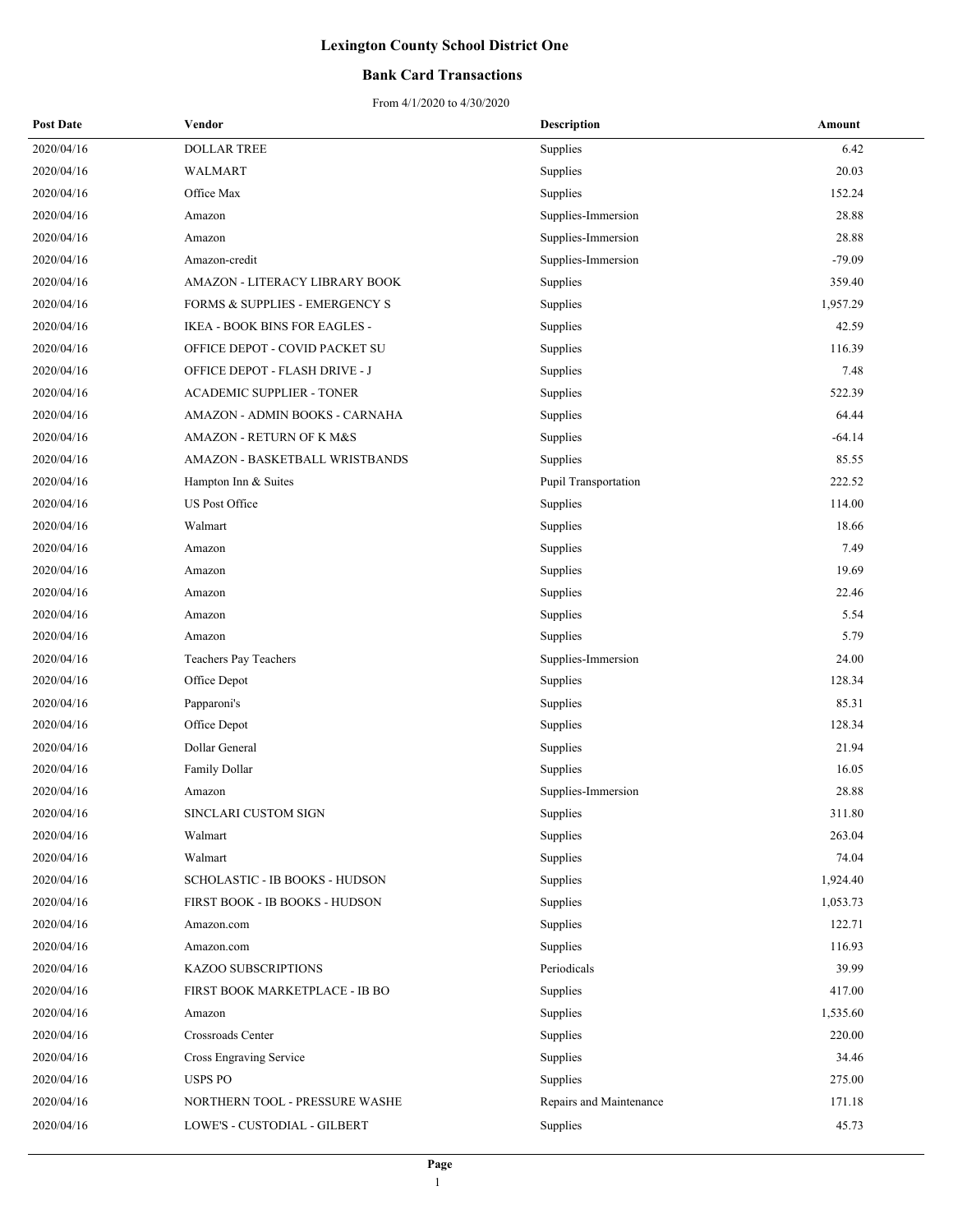### **Bank Card Transactions**

| <b>Post Date</b> | Vendor                         | <b>Description</b>        | Amount    |
|------------------|--------------------------------|---------------------------|-----------|
| 2020/04/16       | SPEEDWAY - GAS FOR MOWER - GIL | Supplies                  | 33.51     |
| 2020/04/16       | Lowe's                         | Supplies                  | 153.01    |
| 2020/04/16       | Quick Serve                    | Supplies                  | 79.18     |
| 2020/04/16       | Circle K                       | Supplies                  | 37.30     |
| 2020/04/16       | Mobil                          | Supplies                  | 30.62     |
| 2020/04/16       | Mobil                          | Supplies                  | 15.70     |
| 2020/04/16       | MURPHY EXPRESS 8524            | Supplies                  | 27.85     |
| 2020/04/16       | Amazon.com                     | Supplies                  | 104.40    |
| 2020/04/16       | Shell                          | Supplies                  | 14.98     |
| 2020/04/16       | Murphy Express                 | Supplies                  | 17.46     |
| 2020/04/16       | Murphy Express                 | Supplies                  | 15.30     |
| 2020/04/16       | <b>SCASA CONFERENCE</b>        | Travel                    | 150.00    |
| 2020/04/16       | <b>ACTE</b>                    | Travel                    | $-385.00$ |
| 2020/04/16       | <b>EMBASSY SUITES</b>          | Travel                    | 278.06    |
| 2020/04/16       | <b>ACTE</b>                    | Travel                    | $-385.00$ |
| 2020/04/16       | Carolina TESOL credit          | Travel                    | $-179.00$ |
| 2020/04/16       | JW Pepper                      | Pupil Activity            | 2.50      |
| 2020/04/16       | Hobby Lobby                    | Pupil Activity            | 28.13     |
| 2020/04/16       | Office Depot                   | Pupil Activity            | 332.52    |
| 2020/04/16       | Amazon                         | Pupil Activity            | 26.62     |
| 2020/04/16       | U.S. School Supply             | Pupil Activity            | 83.30     |
| 2020/04/16       | Geddes                         | Pupil Activity            | 58.02     |
| 2020/04/16       | USPS.COM POSTAL STORE          | Pupil Activity            | 271.80    |
| 2020/04/16       | Pollock                        | Pupil Activity            | 223.58    |
| 2020/04/16       | Dollar Tree.com                | Pupil Activity            | 61.35     |
| 2020/04/16       | Trophies & Awards              | Pupil Activity            | 415.70    |
| 2020/04/16       | Publix                         | Supplies                  | 3.19      |
| 2020/04/16       | Publix                         | Other Objects             | 212.52    |
| 2020/04/16       | Publix                         | Other Objects             | 66.31     |
| 2020/04/20       | <b>EXXONMOBILE</b>             | Supplies                  | 28.58     |
| 2020/04/21       | Amazon.com                     | Supplies                  | 192.17    |
| 2020/04/21       | Presentation Systems South     | Supplies                  | 233.03    |
| 2020/04/21       | Wal Mart                       | Supplies                  | 70.95     |
| 2020/04/21       | Wal Mart                       | Supplies                  | 70.88     |
| 2020/04/21       | Amazon.com                     | Supplies                  | 18.18     |
| 2020/04/21       | Office Depot - Instructional s | Supplies                  | 128.39    |
| 2020/04/21       | Amazon.com                     | Supplies                  | 29.89     |
| 2020/04/21       | Amazon.com                     | Supplies                  | 81.68     |
| 2020/04/21       | Dollar Tree                    | Supplies                  | 32.89     |
| 2020/04/21       | Amazon.com                     | Supplies                  | 73.78     |
| 2020/04/21       | YouthLight Inc                 | Supplies                  | 81.80     |
| 2020/04/21       | Rising to the Challenge        | Travel                    | 120.07    |
| 2020/04/21       | Office Depot                   | Supplies-Immersion        | 392.53    |
| 2020/04/21       | Walmart                        | Supplies                  | 462.58    |
| 2020/04/21       | Hampton Inn Newark NJ          | Pupil Transportation-Inst | 500.00    |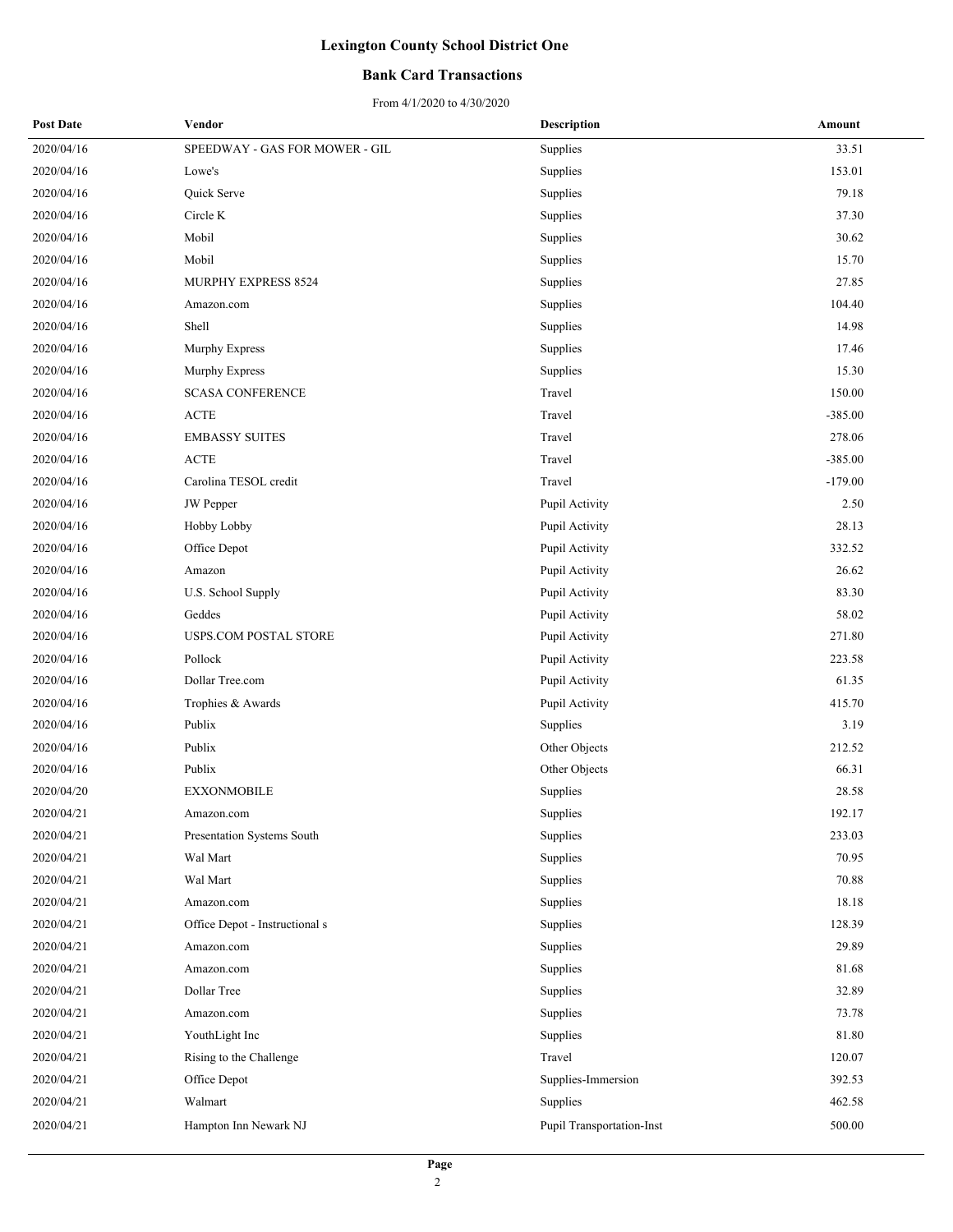### **Bank Card Transactions**

| <b>Post Date</b> | Vendor                         | <b>Description</b>        | Amount   |
|------------------|--------------------------------|---------------------------|----------|
| 2020/04/21       | <b>RCLC</b>                    | Supplies                  | 243.00   |
| 2020/04/21       | ID WHOLESALER                  | Supplies                  | 329.47   |
| 2020/04/21       | Amazon                         | Supplies                  | 27.96    |
| 2020/04/21       | <b>ASCD</b>                    | Dues and Fees             | 424.00   |
| 2020/04/21       | JUXTAPOZ MAGAZINE SUBSCRIPTION | Supplies                  | 29.99    |
| 2020/04/21       | oculus go                      | Supplies                  | 214.92   |
| 2020/04/21       | Small Woods                    | Supplies                  | 432.83   |
| 2020/04/21       | <b>ASCD</b>                    | Dues and Fees             | 59.00    |
| 2020/04/21       | Hilton Hotels Chicago, IL cred | Travel-Teacher Staff Dev  | $-35.22$ |
| 2020/04/21       | USC MARKETPLACE CREDIT         | Travel-Teacher Staff Dev  | $-50.00$ |
| 2020/04/21       | USC MARKETPLACE CREDIT         | Travel-Teacher Staff Dev  | $-50.00$ |
| 2020/04/21       | USC MARKETPLACE CREDIT         | Travel-Teacher Staff Dev  | $-50.00$ |
| 2020/04/21       | USC MARKETPLACE CREDIT         | Travel-Teacher Staff Dev  | $-50.00$ |
| 2020/04/21       | ROSEMARY BIANCHI CONSULTING    | Travel-MMGW/HSTW Staff De | 25.00    |
| 2020/04/21       | Rising to the Challenge        | Travel-Teacher Staff Dev  | 1,068.89 |
| 2020/04/21       | <b>MARRIOTT</b>                | Travel                    | 27.10    |
| 2020/04/21       | <b>Embassy Suites</b>          | Travel                    | 497.25   |
| 2020/04/21       | Jim Hudson                     | Supplies-Maintenace       | 108.55   |
| 2020/04/21       | Enlows                         | Supplies-Maintenace       | 118.30   |
| 2020/04/21       | A-Z Lawnmower                  | Supplies-Maintenace       | 213.53   |
| 2020/04/21       | AutoZone                       | Supplies-Maintenace       | 135.87   |
| 2020/04/21       | Ed Smith                       | Supplies-Maintenace       | 88.11    |
| 2020/04/21       | Circle K                       | Supplies-Maintenace       | 101.02   |
| 2020/04/21       | Lowes Foods                    | Supplies                  | 89.35    |
| 2020/04/21       | Sherwin William's              | Supplies-Maintenace       | 72.40    |
| 2020/04/21       | A-Z Lawnmower                  | Supplies-Maintenace       | 56.29    |
| 2020/04/21       | Ferguson                       | Supplies-Maintenace       | 258.04   |
| 2020/04/21       | Ferguson                       | Supplies-Maintenace       | 67.84    |
| 2020/04/21       | Ed Smith                       | Supplies-Maintenace       | 60.87    |
| 2020/04/21       | Gateway                        | Supplies-Maintenace       | 48.97    |
| 2020/04/21       | Ed Smith Lumber-Maintenance su | Supplies                  | 115.54   |
| 2020/04/21       | $\rm{CES}$                     | Supplies-Maintenace       | 48.15    |
| 2020/04/21       | SE Equipment                   | Supplies-Maintenace       | 160.73   |
| 2020/04/21       | <b>DOLLAR GENERAL</b>          | Supplies                  | 18.94    |
| 2020/04/21       | AMAZON                         | Supplies                  | 64.18    |
| 2020/04/21       | CREDIT SHELL OIL               | Supplies                  | $-0.89$  |
| 2020/04/21       | WALKER HARDWARE                | Supplies                  | 100.63   |
| 2020/04/21       | AutoZone                       | Supplies-Maintenace       | 152.70   |
| 2020/04/21       | <b>CES</b>                     | Supplies-Maintenace       | 320.47   |
| 2020/04/21       | Lowe's                         | Supplies-Maintenace       | 91.76    |
| 2020/04/21       | Pitt Stop                      | Supplies                  | 39.12    |
| 2020/04/21       | Ed Smith                       | Supplies-Maintenace       | 60.87    |
| 2020/04/21       | Sherwin Williams               | Supplies-Maintenace       | 72.40    |
| 2020/04/21       | CES                            | Supplies-Maintenace       | 52.79    |
| 2020/04/21       | Circle K                       | Supplies                  | 54.25    |
|                  |                                |                           |          |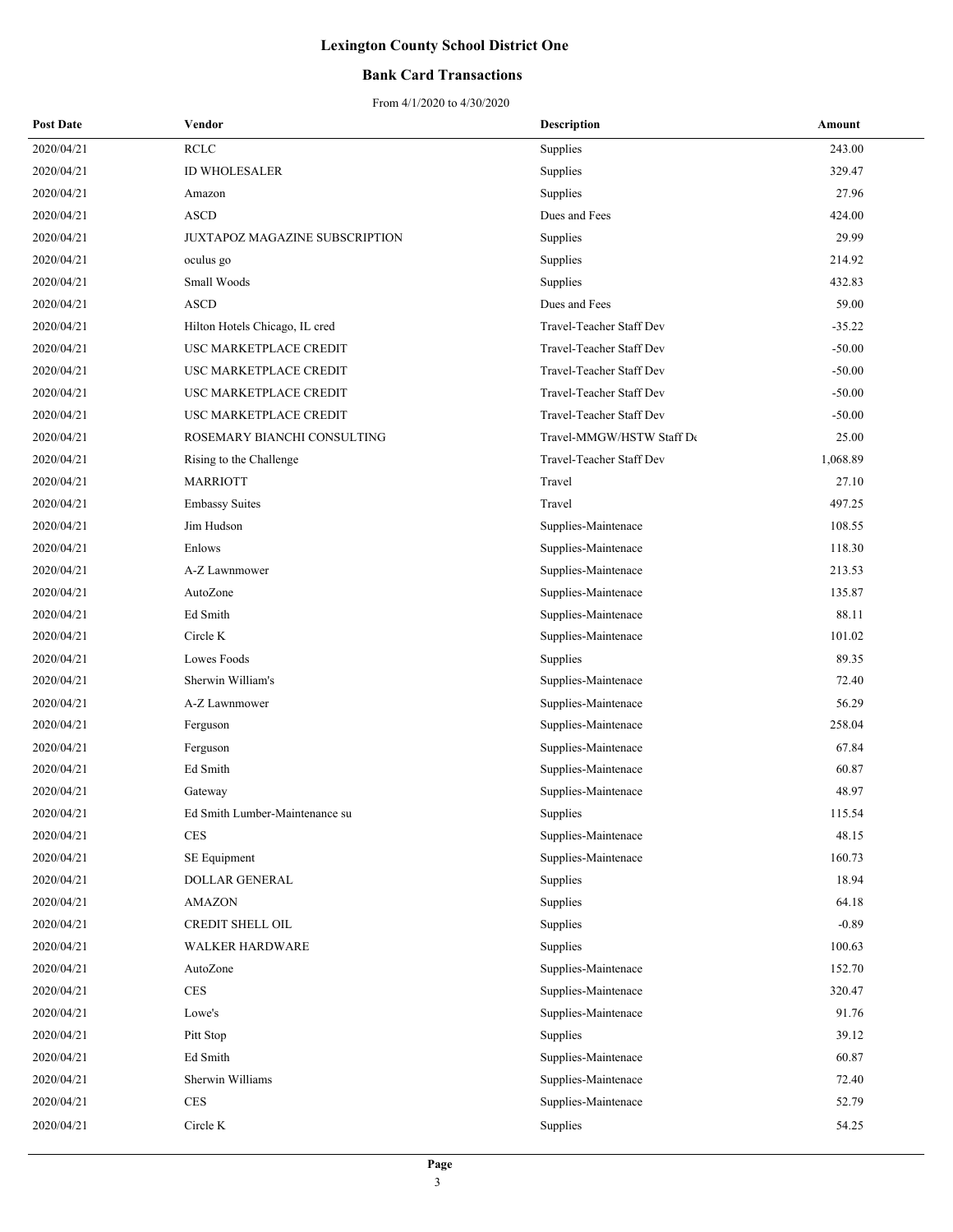### **Bank Card Transactions**

| <b>Post Date</b> | Vendor                             | <b>Description</b>        | Amount    |
|------------------|------------------------------------|---------------------------|-----------|
| 2020/04/21       | Lowes                              | Supplies                  | 49.82     |
| 2020/04/21       | Home Depot                         | Supplies                  | 138.50    |
| 2020/04/21       | Circle K                           | Supplies                  | $-0.54$   |
| 2020/04/21       | Lowe's                             | Supplies-Maintenace       | 142.02    |
| 2020/04/21       | Ace Hardware                       | Supplies                  | 25.65     |
| 2020/04/21       | Walmart                            | Supplies                  | 26.62     |
| 2020/04/21       | <b>CVS</b>                         | Supplies                  | 6.64      |
| 2020/04/21       | L Fishman                          | Supplies-Maintenace       | 47.58     |
| 2020/04/21       | Sparrow & Kennedy                  | Supplies-Maintenace       | 84.44     |
| 2020/04/21       | Mid State Inc.                     | Supplies-Maintenace       | 141.22    |
| 2020/04/21       | SE Equipment                       | Supplies-Maintenace       | 186.32    |
| 2020/04/21       | Sherwin Williams                   | Supplies-Maintenace       | 17.54     |
| 2020/04/21       | Gateway                            | Supplies-Maintenace       | 9.07      |
| 2020/04/21       | Murphy Express                     | Supplies                  | 72.00     |
| 2020/04/21       | A-Z Lawnmower                      | Supplies                  | 30.37     |
| 2020/04/21       | Sparrow & Kennedy                  | Supplies                  | 22.88     |
| 2020/04/21       | Gateway                            | Supplies-Maintenace       | 36.72     |
| 2020/04/21       | <b>SCNSPRA</b>                     | Travel                    | $-50.00$  |
| 2020/04/21       | Adobe Stock                        | Software Renewal/Agreemen | 79.99     |
| 2020/04/21       | <b>Computer Design Consultants</b> | Printing and Binding      | 37.45     |
| 2020/04/21       | <b>USPS</b>                        | Supplies                  | 210.00    |
| 2020/04/21       | The State Newspaper                | Periodicals               | 8.95      |
| 2020/04/21       | <b>SCASA Career Center</b>         | Advertising               | 440.00    |
| 2020/04/21       | <b>SLED</b>                        | Other Prof & Tech Service | 104.00    |
| 2020/04/21       | Zoom                               | Other Prof & Tech Service | 16.20     |
| 2020/04/21       | <b>SC BAR CLE</b>                  | Dues and Fees             | 25.00     |
| 2020/04/21       | Fatz                               | Other Objects             | 129.20    |
| 2020/04/21       | Lowes Foods                        | Other Objects             | 32.46     |
| 2020/04/21       | Amazon                             | Supplies                  | 70.77     |
| 2020/04/21       | Amazon                             | Supplies                  | 79.20     |
| 2020/04/21       | Amazon                             | Supplies                  | 20.88     |
| 2020/04/21       | Credit from USC Market Place-      | Travel                    | $-50.00$  |
| 2020/04/21       | <b>United Airlines</b>             | Travel                    | 30.00     |
| 2020/04/21       | United Airlines                    | Travel                    | 30.00     |
| 2020/04/21       | <b>United Airlines</b>             | Travel                    | 30.00     |
| 2020/04/21       | Heinemann Refund                   | Travel                    | $-209.00$ |
| 2020/04/21       | Heinemann Refund                   | Travel                    | $-209.00$ |
| 2020/04/21       | Heinemann Refund                   | Travel                    | $-209.00$ |
| 2020/04/21       | Solution Tree-RTI Instructiona     | Supplies                  | 890.72    |
| 2020/04/21       | Scholastic - Books for student     | Supplies                  | 214.00    |
| 2020/04/21       | Amazon.com - RTI Instructional     | Supplies                  | 82.44     |
| 2020/04/21       | Scholastic Book Club               | Supplies                  | 577.80    |
| 2020/04/21       | Oriental Trading                   | Supplies                  | 281.41    |
| 2020/04/21       | Amazon                             | Supplies                  | 13.90     |
| 2020/04/21       | Amazon.com                         | Supplies                  | 2.56      |
|                  |                                    |                           |           |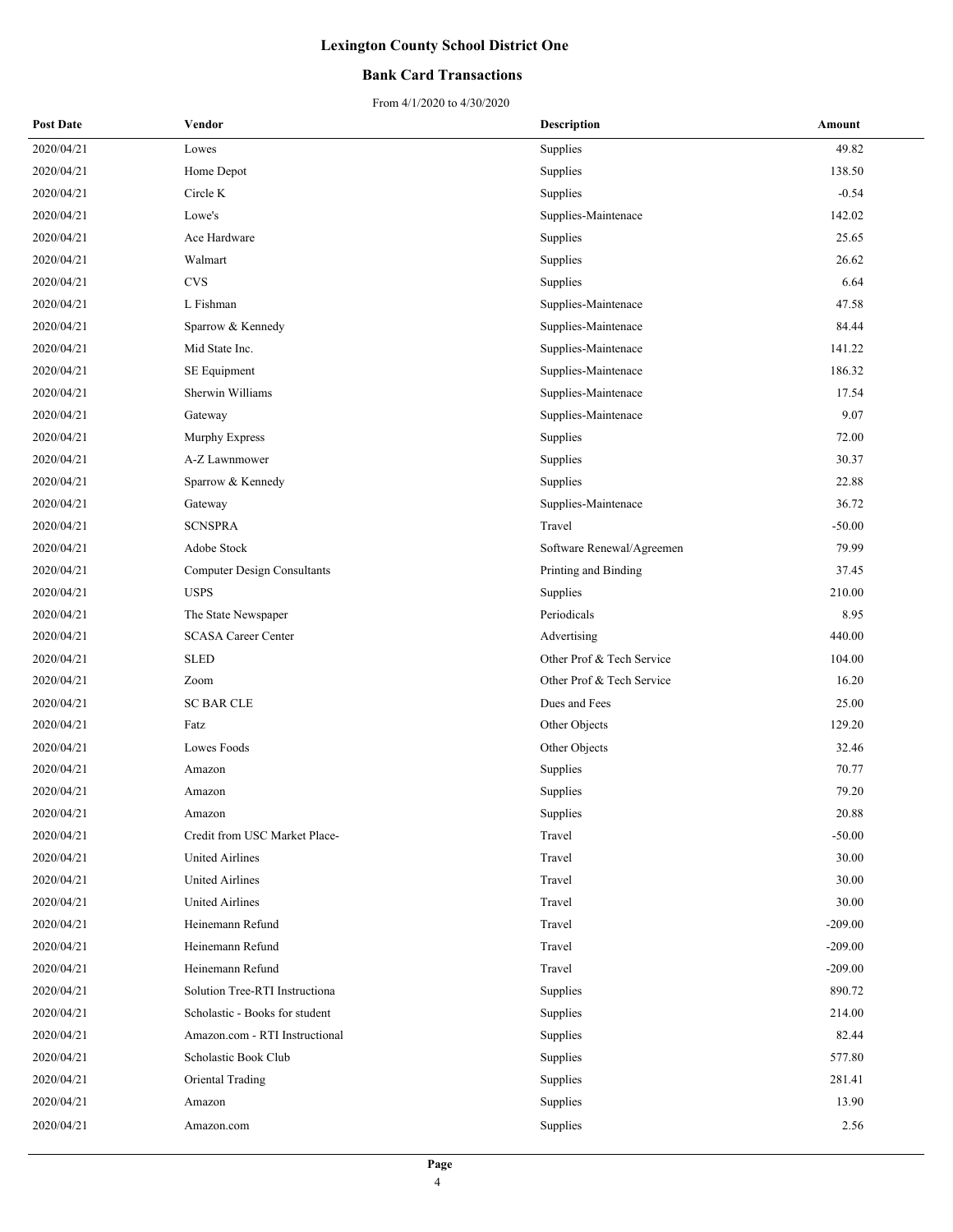### **Bank Card Transactions**

| <b>Post Date</b> | Vendor                             | <b>Description</b> | Amount    |
|------------------|------------------------------------|--------------------|-----------|
| 2020/04/21       | Amazon                             | Supplies           | 37.61     |
| 2020/04/21       | <b>Thrift Books</b>                | Supplies           | 43.68     |
| 2020/04/21       | <b>Constructive Playthings</b>     | Supplies           | 241.32    |
| 2020/04/21       | Teacher Direct                     | Supplies           | 166.27    |
| 2020/04/21       | Amazon                             | Supplies           | 38.31     |
| 2020/04/21       | Amazon                             | Supplies           | 5.44      |
| 2020/04/21       | <b>BULBS.COM-PHOTOGRAPHY CLASS</b> | Pupil Activity     | 59.94     |
| 2020/04/21       | Amazon.com-Instructional mater     | Pupil Activity     | 82.44     |
| 2020/04/21       | IGA                                | Pupil Activity     | 33.61     |
| 2020/04/21       | Amazon                             | Pupil Activity     | 221.42    |
| 2020/04/21       | Amazon                             | Pupil Activity     | 55.90     |
| 2020/04/21       | Amazon                             | Pupil Activity     | 21.36     |
| 2020/04/21       | <b>SCMEA</b>                       | Pupil Activity     | 65.00     |
| 2020/04/21       | <b>SCMEA ORCHESTRA</b>             | Pupil Activity     | 215.00    |
| 2020/04/21       | Courtyard by Marriott Charlest     | Pupil Activity     | 628.14    |
| 2020/04/21       | Auburn DBA Athletics Credit        | Pupil Activity     | $-420.00$ |
| 2020/04/21       | <b>MARRIOTT</b>                    | Pupil Activity     | 584.85    |
| 2020/04/21       | <b>MARRIOTT</b>                    | Pupil Activity     | 565.75    |
| 2020/04/21       | amazon                             | Pupil Activity     | 13.90     |
| 2020/04/21       | Chic fil a                         | Pupil Activity     | 71.80     |
| 2020/04/21       | Amazon.com                         | Supplies           | 54.96     |
| 2020/04/21       | Amazon.com                         | Supplies           | 335.13    |
| 2020/04/21       | Amazon.com                         | Supplies           | 16.08     |
| 2020/04/21       | Amazon.com                         | Supplies           | 45.98     |
| 2020/04/21       | Amazon.com                         | Supplies           | 48.12     |
| 2020/04/21       | Amazon.com                         | Supplies           | 26.88     |
| 2020/04/21       | Amazon.com                         | Supplies           | 25.64     |
| 2020/04/21       | Amazon.com                         | Other Objects      | 34.50     |
| 2020/04/23       | <b>US Post Office</b>              | Supplies           | 55.35     |
| 2020/04/23       | Amazon.Com                         | Supplies           | 41.49     |
| 2020/04/23       | Amazon.com                         | Supplies           | 74.77     |
| 2020/04/23       | Amazon.com                         | Supplies           | 16.04     |
| 2020/04/23       | Pollock                            | Supplies           | 214.00    |
| 2020/04/23       | Amazon - Credit                    | Supplies           | $-373.79$ |
| 2020/04/23       | Amazon                             | Supplies           | 69.78     |
| 2020/04/23       | <b>USPS</b>                        | Supplies           | 7.72      |
| 2020/04/23       | Amazon                             | Supplies           | $-38.52$  |
| 2020/04/23       | Amazon                             | Supplies           | 121.83    |
| 2020/04/23       | Amazon                             | Supplies           | 11.99     |
| 2020/04/23       | Amazon.com                         | Supplies           | 245.93    |
| 2020/04/23       | School Health                      | Supplies           | 112.04    |
| 2020/04/23       | Amazon                             | Supplies           | 159.40    |
| 2020/04/23       | Amazon                             | Supplies           | 35.35     |
| 2020/04/23       | Renaissance Reiverview Mobile      | Travel             | $-316.92$ |
| 2020/04/23       | <b>USC</b> Marketplace             | Travel             | 50.00     |
|                  |                                    |                    |           |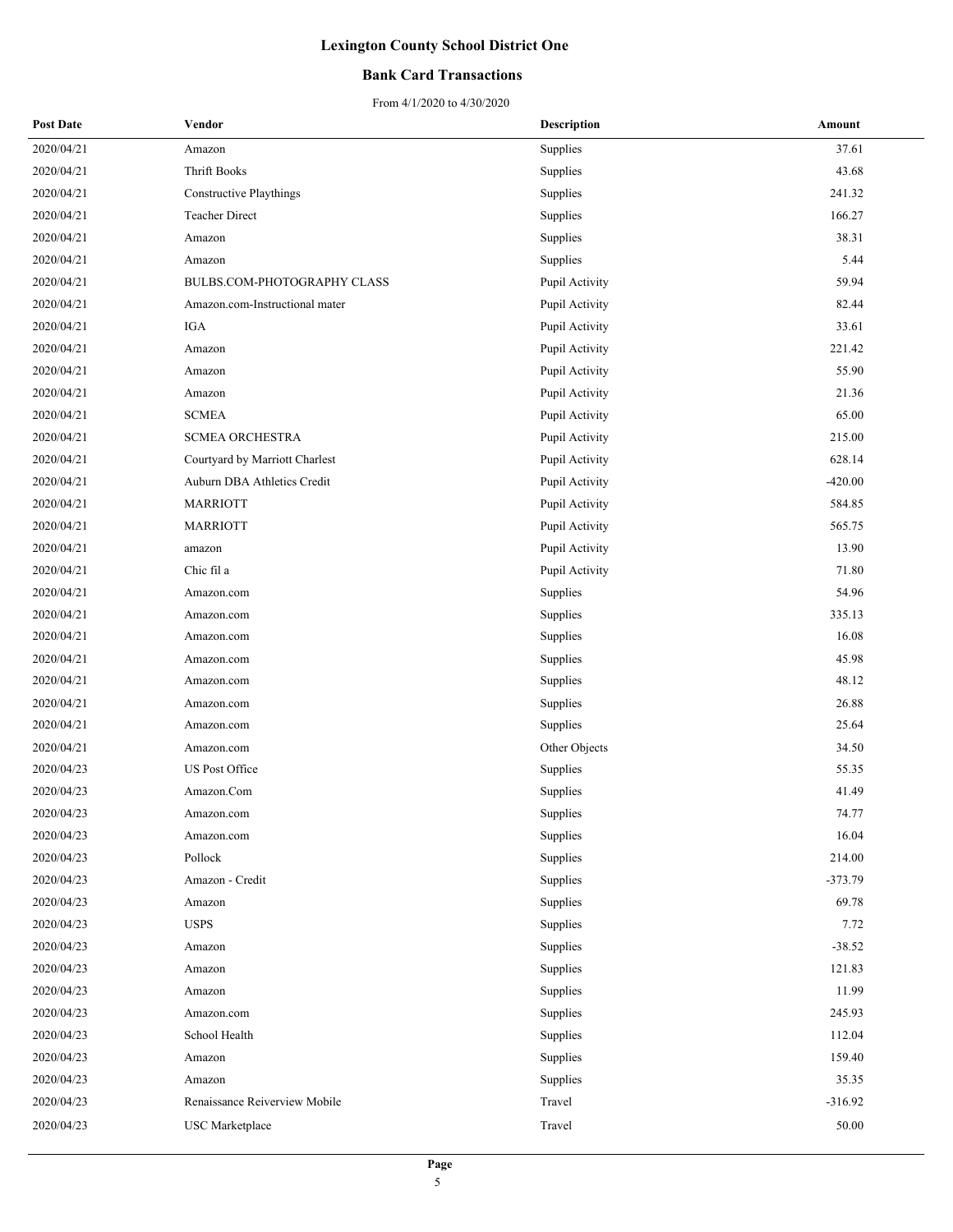### **Bank Card Transactions**

| <b>Post Date</b> | Vendor                       | <b>Description</b>        | Amount    |
|------------------|------------------------------|---------------------------|-----------|
| 2020/04/23       | <b>USC</b> Marketplace       | Travel                    | $-50.00$  |
| 2020/04/23       | Marcos Pizza                 | Other Objects             | 82.21     |
| 2020/04/23       | <b>Event Bright</b>          | Travel-Teacher Staff Dev  | $-145.00$ |
| 2020/04/23       | Amazon.com                   | Supplies                  | 41.71     |
| 2020/04/23       | Amazon.com                   | Supplies                  | 323.63    |
| 2020/04/23       | Amazon.com                   | Supplies                  | 39.36     |
| 2020/04/23       | Amazon.com                   | Supplies                  | 33.02     |
| 2020/04/23       | Amazon.com                   | Supplies                  | 42.37     |
| 2020/04/23       | Amazon.com                   | Supplies                  | 97.01     |
| 2020/04/23       | Amazon.com                   | Supplies                  | 224.67    |
| 2020/04/23       | US Post Office               | Supplies                  | 31.20     |
| 2020/04/23       | US Post Office               | Supplies                  | 63.25     |
| 2020/04/23       | FSI                          | Supplies                  | 59.96     |
| 2020/04/23       | Amazon                       | Supplies                  | 65.81     |
| 2020/04/23       | Amazon                       | Supplies                  | 70.56     |
| 2020/04/23       | Amazon                       | Supplies                  | 80.35     |
| 2020/04/23       | Office Depot                 | Supplies                  | 91.12     |
| 2020/04/23       | Amazon                       | Supplies                  | 21.39     |
| 2020/04/23       | Amazon                       | Supplies                  | 21.39     |
| 2020/04/23       | Amazon                       | Supplies                  | 152.48    |
| 2020/04/23       | Amazon                       | Supplies                  | 20.04     |
| 2020/04/23       | Ed Smith Lumber -            | Supplies                  | 9.62      |
| 2020/04/23       | Amazon                       | Supplies                  | 53.88     |
| 2020/04/23       | Walmart                      | Supplies                  | 12.45     |
| 2020/04/23       | <b>CREDIT</b>                | Supplies                  | $-0.26$   |
| 2020/04/23       | Pitt Stop - Exxon            | Supplies                  | 25.93     |
| 2020/04/23       | Pitt Stop                    | Supplies                  | 35.00     |
| 2020/04/23       | <b>SLED</b>                  | Other Prof & Tech Service | 16.00     |
| 2020/04/23       | Publix                       | Supplies                  | 4.26      |
| 2020/04/23       | Target                       | Supplies                  | 6.41      |
| 2020/04/23       | Food Lion                    | Supplies                  | 11.98     |
| 2020/04/23       | Publix                       | Supplies                  | 4.26      |
| 2020/04/23       | Lowes                        | Supplies                  | 386.56    |
| 2020/04/23       | Enlows                       | Supplies                  | 189.67    |
| 2020/04/23       | Lowes                        | Supplies                  | 15.90     |
| 2020/04/23       | Office Depot                 | Supplies                  | 80.24     |
| 2020/04/23       | <b>SHRM</b>                  | Travel                    | 1,934.00  |
| 2020/04/23       | <b>Bowling Green State</b>   | Travel                    | $-175.00$ |
| 2020/04/23       | American/Expedia             | Travel                    | 506.40    |
| 2020/04/23       | American/Expedia             | Travel                    | 506.40    |
| 2020/04/23       | Expedia                      | Travel                    | 72.00     |
| 2020/04/23       | Newberry College Career Fair | Travel                    | $-50.00$  |
| 2020/04/23       | <b>SCASA</b>                 | Advertising               | 440.00    |
| 2020/04/23       | Sam's Club                   | Supplies                  | 427.74    |
| 2020/04/23       | Amazon.com                   | Pupil Activity            | 14.61     |
|                  |                              |                           |           |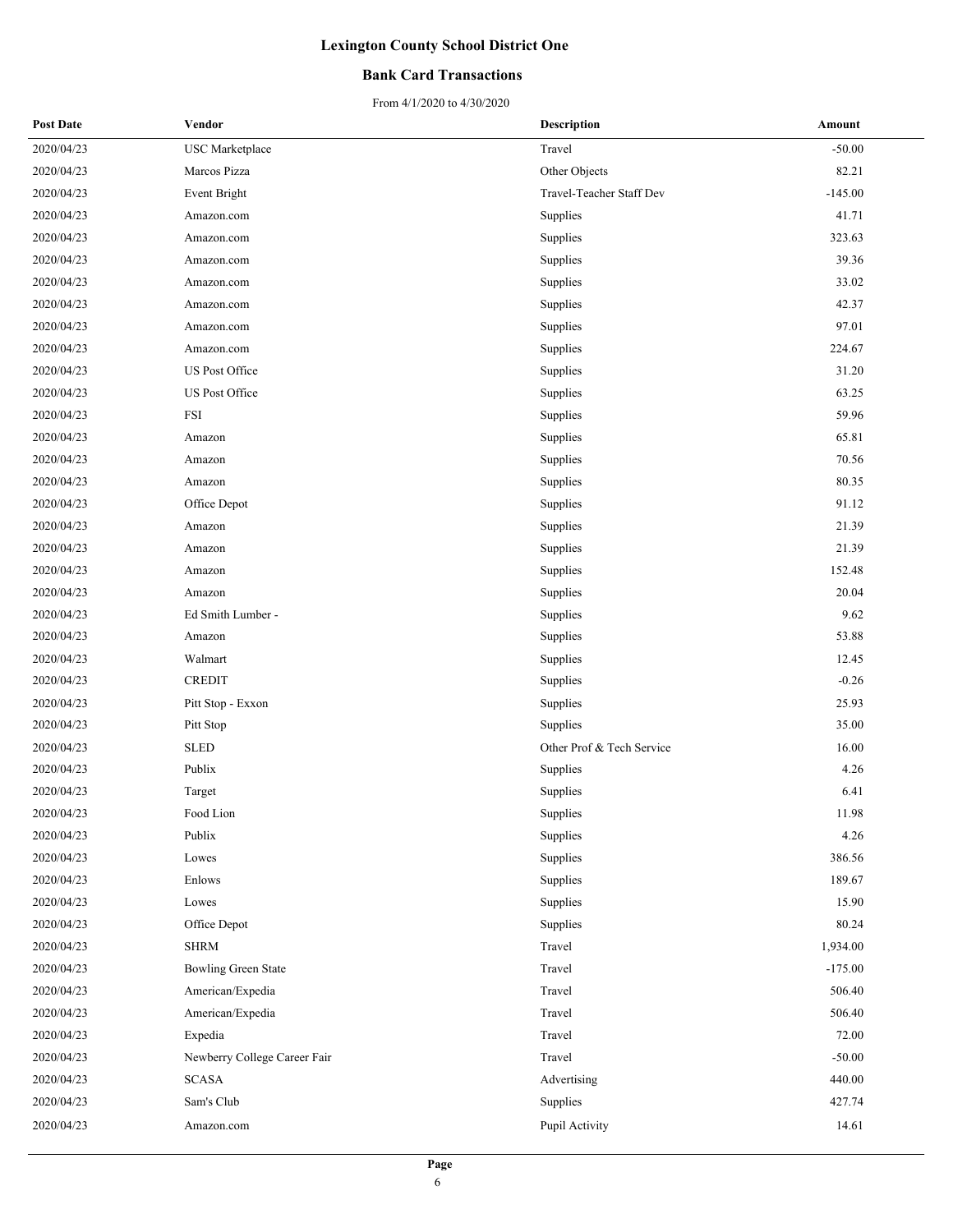### **Bank Card Transactions**

| <b>Post Date</b> | Vendor                 | <b>Description</b>      | Amount   |
|------------------|------------------------|-------------------------|----------|
| 2020/04/23       | Amazon.com             | Pupil Activity          | 53.60    |
| 2020/04/23       | Amazon                 | Pupil Activity          | 23.00    |
| 2020/04/23       | Amazon.com             | Pupil Activity          | 26.68    |
| 2020/04/23       | Amazon.com             | Pupil Activity          | 42.37    |
| 2020/04/23       | Amazon.com             | Pupil Activity          | 33.59    |
| 2020/04/23       | Amazon.com             | Pupil Activity          | 56.04    |
| 2020/04/23       | Amazon.com             | Pupil Activity          | 8.55     |
| 2020/04/23       | Amazon.com             | Pupil Activity          | 39.58    |
| 2020/04/23       | Amazon.com             | Pupil Activity          | 38.00    |
| 2020/04/23       | Amazon.com             | Pupil Activity          | 46.60    |
| 2020/04/23       | Amazon.com             | Pupil Activity          | 12.83    |
| 2020/04/23       | Amazon.com             | Pupil Activity          | 36.45    |
| 2020/04/23       | Amazon.com             | Pupil Activity          | 37.71    |
| 2020/04/23       | Amazon.com             | Pupil Activity          | 41.63    |
| 2020/04/23       | Amazon.com             | Pupil Activity          | 54.82    |
| 2020/04/23       | Amazon.com             | Pupil Activity          | 62.22    |
| 2020/04/23       | Amazon.com             | Pupil Activity          | 11.32    |
| 2020/04/23       | Amazon.com             | Pupil Activity          | 22.26    |
| 2020/04/23       | Amazon.com             | Pupil Activity          | 48.14    |
| 2020/04/23       | Amazon.com             | Pupil Activity          | 42.37    |
| 2020/04/23       | Amazon.com             | Pupil Activity          | 4.33     |
| 2020/04/23       | Amazon.com             | Pupil Activity          | 18.85    |
| 2020/04/23       | Amazon.com             | Pupil Activity          | 33.15    |
| 2020/04/23       | Amazon.com             | Pupil Activity          | 27.30    |
| 2020/04/23       | Amazon.com             | Pupil Activity          | 183.90   |
| 2020/04/23       | Amazon.com             | Pupil Activity          | 36.15    |
| 2020/04/23       | Chick Fil A            | Supplies                | 265.00   |
| 2020/04/23       | Publix                 | Supplies                | 60.00    |
| 2020/04/23       | McDonald's             | Supplies                | 30.00    |
| 2020/04/27       | Pine Press Printing    | Printing and Binding    | 1,102.71 |
| 2020/04/27       | Pioneer Valley Books   | Supplies                | 66.00    |
| 2020/04/27       | <b>Stanley Steemer</b> | Repairs and Maintenance | 1,725.66 |
| 2020/04/27       | Office Depot           | Supplies                | 48.12    |
| 2020/04/27       | Office Depot           | Supplies                | 17.11    |
| 2020/04/27       | The UPS Store          | Supplies                | 188.52   |
| 2020/04/27       | JW Pepper              | Supplies                | 645.00   |
| 2020/04/27       | Walmart                | Supplies                | 49.93    |
| 2020/04/27       | Sunoco Station         | Supplies                | 40.00    |
| 2020/04/27       | Amazon                 | Supplies                | 12.35    |
| 2020/04/27       | Amazon                 | Pupil Activity          | 21.39    |
| 2020/04/27       | Amazon                 | Pupil Activity          | 561.61   |
| 2020/04/27       | <b>USPO</b>            | Pupil Activity          | 175.00   |
| 2020/04/27       | Amazon                 | Pupil Activity          | 153.99   |
| 2020/04/27       | Wal-Mart               | Pupil Activity          | 186.78   |
| 2020/04/27       | Amazon                 | Pupil Activity          | 14.97    |
|                  |                        |                         |          |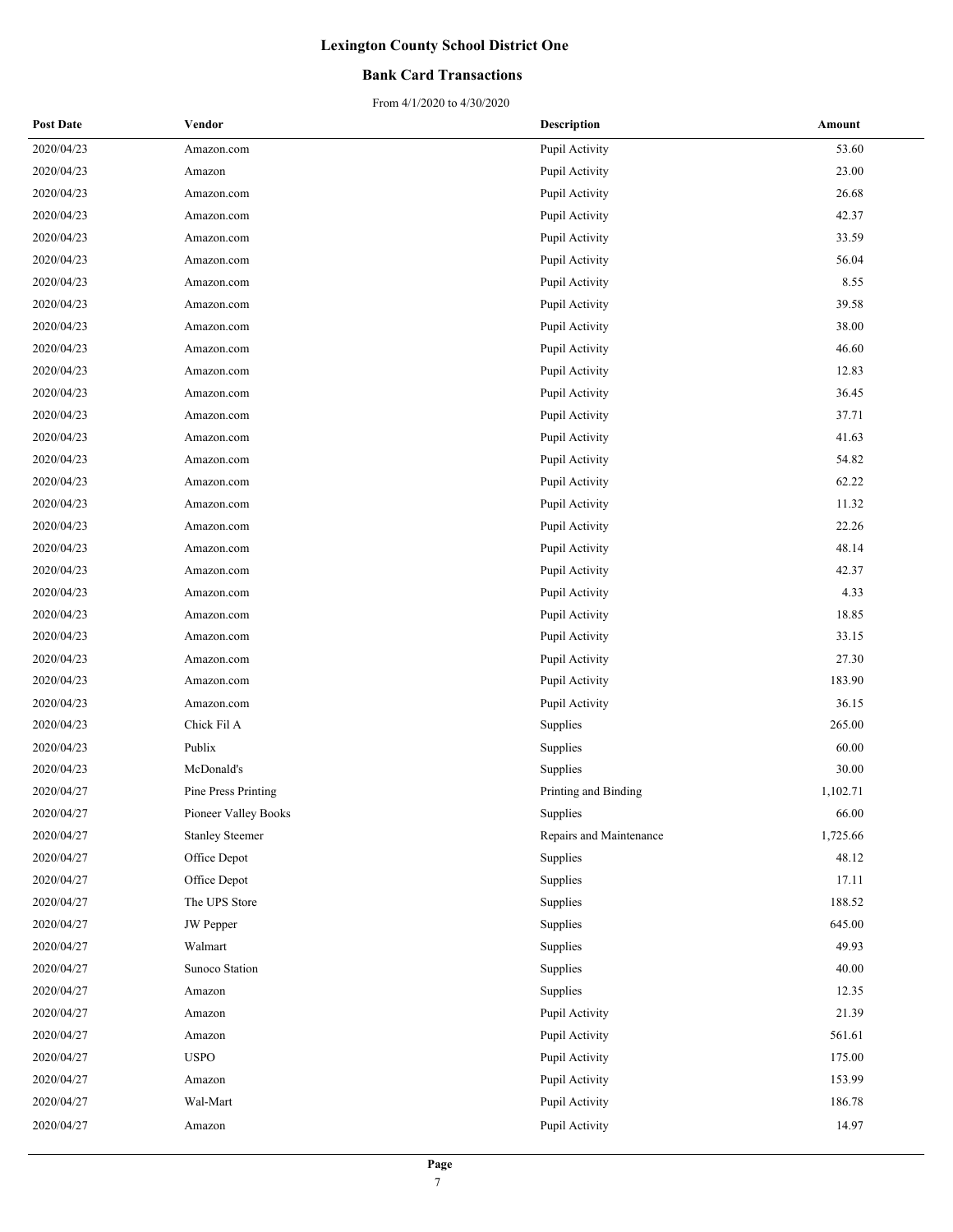### **Bank Card Transactions**

| <b>Post Date</b> | Vendor                         | <b>Description</b>      | Amount   |
|------------------|--------------------------------|-------------------------|----------|
| 2020/04/29       | Southeastern Paper Group       | Supplies                | 1,712.00 |
| 2020/04/29       | Office Depot                   | Supplies                | 256.77   |
| 2020/04/29       | Office Depot                   | Supplies                | 107.14   |
| 2020/04/29       | School Nutrition Association   | Dues and Fees           | 141.00   |
| 2020/04/29       | United Refrigeration           | Supplies                | 140.93   |
| 2020/04/29       | United Refrigeration           | Supplies                | 93.24    |
| 2020/04/29       | Publix                         | Food                    | 77.66    |
| 2020/04/29       | Walmart                        | Supplies                | 120.42   |
| 2020/04/29       | Walmart                        | Supplies                | 120.42   |
| 2020/04/29       | Kleen Kare Cleaners            | Repairs and Maintenance | 26.74    |
| 2020/04/29       | Walgreens                      | Supplies                | 10.68    |
| 2020/04/29       | Walmart                        | Supplies                | 120.42   |
| 2020/04/29       | Walmart                        | Supplies                | 120.42   |
| 2020/04/29       | Lowe's                         | Supplies                | 3.34     |
| 2020/04/29       | Walmart                        | Supplies                | 120.42   |
| 2020/04/29       | Walmart                        | Supplies                | 120.42   |
| 2020/04/29       | Walmart                        | Supplies                | 120.42   |
| 2020/04/29       | Walmart                        | Supplies                | 120.42   |
| 2020/04/29       | Carolina Retail Packaging      | Supplies                | 108.00   |
| 2020/04/29       | Walgreens                      | Food                    | 34.47    |
| 2020/04/29       | Lowe's                         | Supplies                | 141.72   |
| 2020/04/29       | Gateway Supply                 | Supplies                | 69.38    |
| 2020/04/29       | Home Depot                     | Supplies                | 43.70    |
| 2020/04/29       | Lowe's                         | Supplies                | 42.15    |
| 2020/04/29       | Walmart                        | Supplies                | 180.64   |
| 2020/04/29       | Walmart                        | Supplies                | 180.64   |
| 2020/04/29       | Walmart                        | Supplies                | 120.42   |
| 2020/04/29       | Walmart                        | Supplies                | 120.42   |
| 2020/04/29       | Pro Kitchen                    | Supplies                | 10.70    |
| 2020/04/29       | United Refrigeration           | Supplies                | 140.94   |
| 2020/04/29       | Walmart                        | Supplies                | 120.42   |
| 2020/04/29       | Walmart                        | Supplies                | 120.42   |
| 2020/04/29       | Lowe's                         | Supplies                | 63.52    |
| 2020/04/29       | True Value                     | Supplies                | 14.08    |
| 2020/04/29       | United Refrigeration           | Supplies                | 93.24    |
| 2020/04/29       | United Refrigeration           | Supplies                | 403.62   |
| 2020/04/29       | <b>KJK BBall Camps</b>         | Pupil Activity          | 291.25   |
| 2020/04/29       | CSI Portrait                   | Pupil Activity          | 376.00   |
| 2020/04/29       | Trophy and Awards Center       | Pupil Activity          | 275.53   |
| 2020/04/30       | Amazon MKTP                    | Supplies                | 111.20   |
| 2020/04/30       | Courtyard Marriott             | Travel                  | 364.80   |
| 2020/04/30       | Renaissance Mobile Hotel & Spa | Travel                  | 509.58   |
| 2020/04/30       | MYIOS OF LEXINGTON             | Other Objects           | 89.98    |
| 2020/04/30       | Amazon                         | Supplies                | 117.83   |
| 2020/04/30       | MARRIOTT CHRLSTN RIVER         | Travel                  | 584.52   |
|                  |                                |                         |          |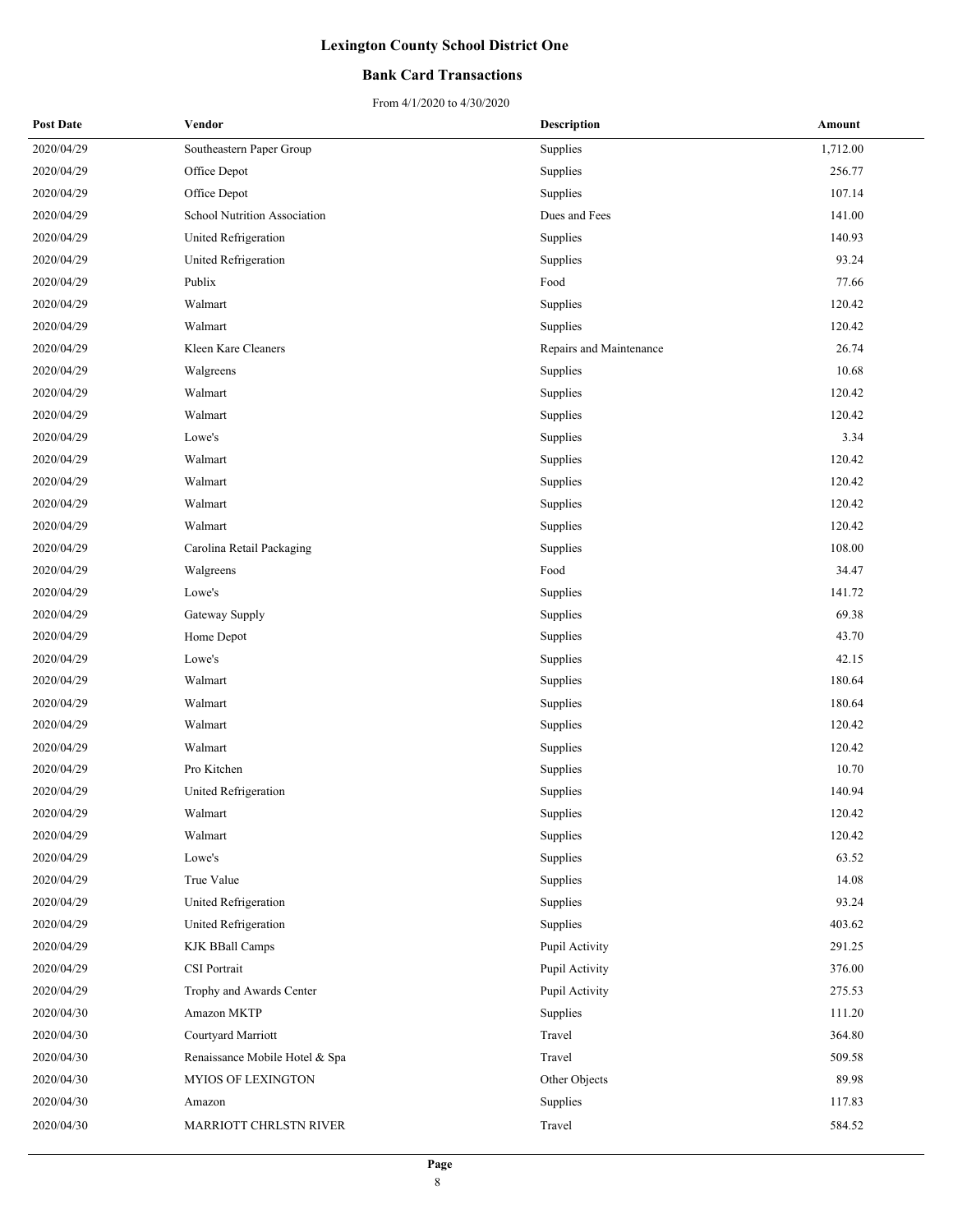### **Bank Card Transactions**

| <b>Post Date</b> | Vendor                         | Description                   | Amount    |
|------------------|--------------------------------|-------------------------------|-----------|
| 2020/04/30       | LOWE's                         | Supplies                      | 40.78     |
| 2020/04/30       | A-Z Lawnmower Parts            | Supplies                      | 208.00    |
| 2020/04/30       | MOM & POP's Citgo              | Supplies                      | 106.13    |
| 2020/04/30       | MOM & POP's Citgo              | Supplies                      | 94.53     |
| 2020/04/30       | LOWES FOODS - GAS FOR IT VAN   | Travel                        | 41.00     |
| 2020/04/30       | 7-11 GAS FOR IT VAN            | Travel                        | 38.10     |
| 2020/04/30       | LOWES FOODS - GAS FOR IT VAN   | Travel                        | 40.50     |
| 2020/04/30       | Disney Resorts refund - PSU co | Travel                        | $-241.88$ |
| 2020/04/30       | SHELL - malfunction @ PUMP FOR | Travel                        | 0.02      |
| 2020/04/30       | 7-11 gas for van - rebate      | Travel                        | $-0.38$   |
| 2020/04/30       | AMVAN - MAT FOR IT VAN         | Supplies                      | 177.91    |
| 2020/04/30       | SHIP N PRINT - MAIL 37 BIT CAR | Supplies                      | 35.37     |
| 2020/04/30       | LOWES FOODS - COVID SUPPLIES - | Supplies                      | 78.54     |
| 2020/04/30       | WAL MART COVID SUPPLIES FOR RE | Supplies                      | 60.58     |
| 2020/04/30       | PUBLIX - COVID SUPPLIES        | Supplies                      | 4.55      |
| 2020/04/30       | WALMART - COVID SUPPLIES       | Supplies                      | 31.89     |
| 2020/04/30       | SALLY BEAUTY SUPPLY - SPRAY BO | Supplies                      | 238.87    |
| 2020/04/30       | MCDONALDS - FOOD FOR HELPDES/I | Other Objects                 | 33.50     |
| 2020/04/30       | Credit Carolina TESOL          | <b>Instructional Services</b> | $-179.00$ |
| 2020/04/30       | Ack#32MHTXCJ NSTA Hotel        | Travel                        | 25.00     |
| 2020/04/30       | Credit AA seat fee             | Travel                        | $-24.16$  |
| 2020/04/30       | Credit ACK#32MHTXCJ NSTA Hotel | Travel                        | $-25.00$  |
| 2020/04/30       | <b>AMAZON</b>                  | Supplies                      | 22.45     |
| 2020/04/30       | <b>AMAZON</b>                  | Supplies                      | 8.20      |
| 2020/04/30       | <b>AMAZON</b>                  | Supplies                      | 19.25     |
| 2020/04/30       | <b>AMZAON</b>                  | Supplies                      | 28.34     |
| 2020/04/30       | <b>AMAZON</b>                  | Supplies                      | 23.48     |
| 2020/04/30       | <b>AMAZON</b>                  | Supplies                      | $-40.60$  |
| 2020/04/30       | <b>AMAZON</b>                  | Supplies                      | 44.20     |
| 2020/04/30       | THRIFT BOOKS GLOBAL            | Supplies                      | 260.17    |
| 2020/04/30       | SPARKPATH CHALLENGE CARDS      | Supplies                      | 695.28    |
| 2020/04/30       | <b>AMAZON</b>                  | Supplies                      | $-34.17$  |
| 2020/04/30       | AMAZON                         | Supplies                      | 74.77     |
| 2020/04/30       | <b>AMAZON</b>                  | Supplies                      | 11.65     |
| 2020/04/30       | <b>AMAZON MKTP</b>             | Supplies                      | 19.86     |
| 2020/04/30       | Pearson VUE                    | Pupil Activity                | 808.00    |
| 2020/04/30       | Rhodes                         | Pupil Activity                | 1,284.00  |
| 2020/04/30       | <b>USPS</b>                    | Pupil Activity                | 30.60     |
| 2020/04/30       | <b>USPS</b>                    | Pupil Activity                | 3.00      |
| 2020/04/30       | <b>USPS</b>                    | Pupil Activity                | 7.50      |
| 2020/04/30       | Audible                        | Pupil Activity                | 18.01     |
| 2020/04/30       | J W Pepper                     | Pupil Activity                | 66.00     |
| 2020/04/30       | Marriott                       | Pupil Activity                | 582.34    |
| 2020/04/30       | Marriott                       | Pupil Activity                | 581.70    |
| 2020/04/30       | Marriott                       | Pupil Activity                | 584.52    |
|                  |                                |                               |           |